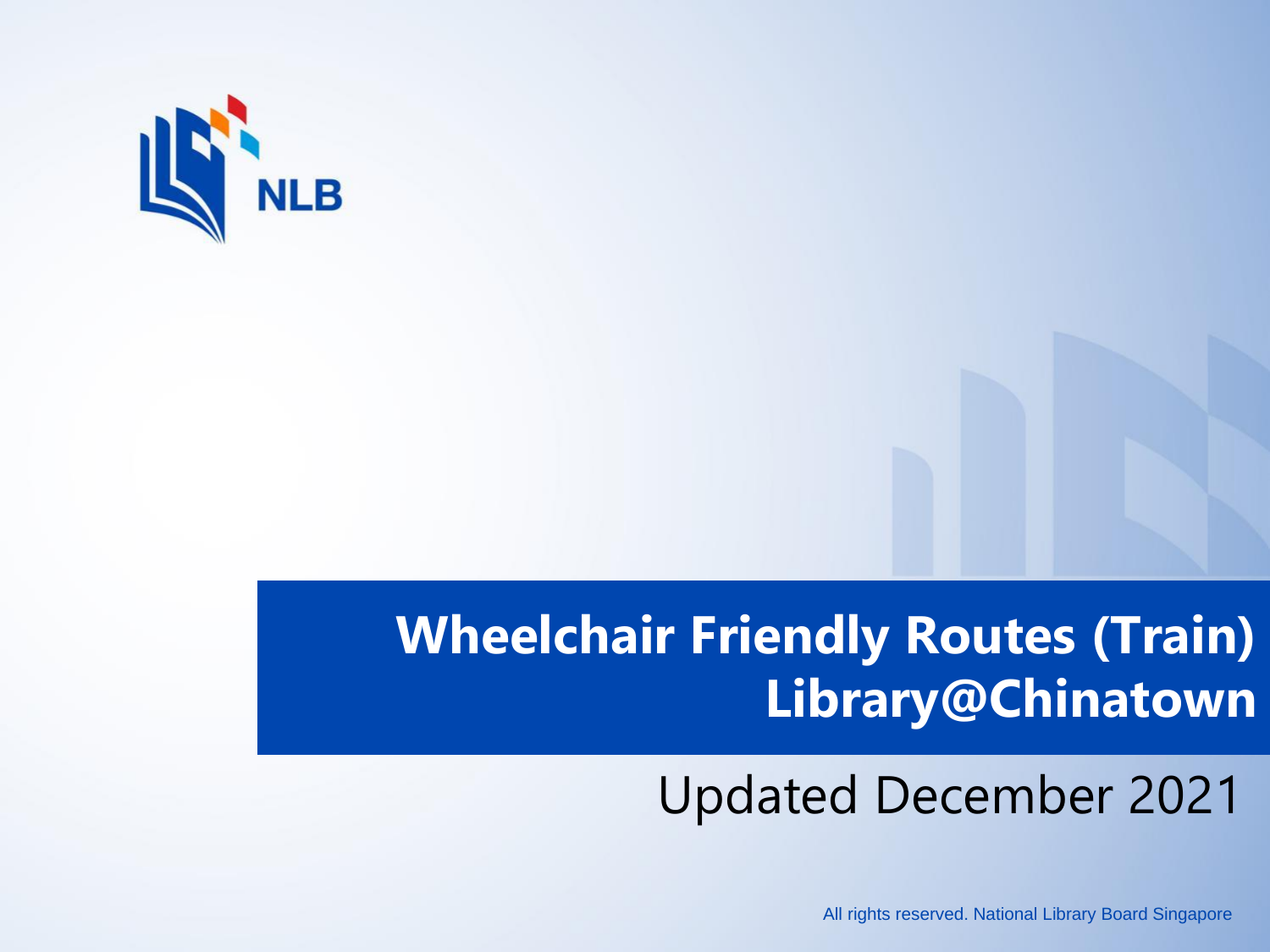## **From Chinatown MRT Station (NE4/DT19) to Library@Chinatown**



All rights reserved. National Library Board Singapore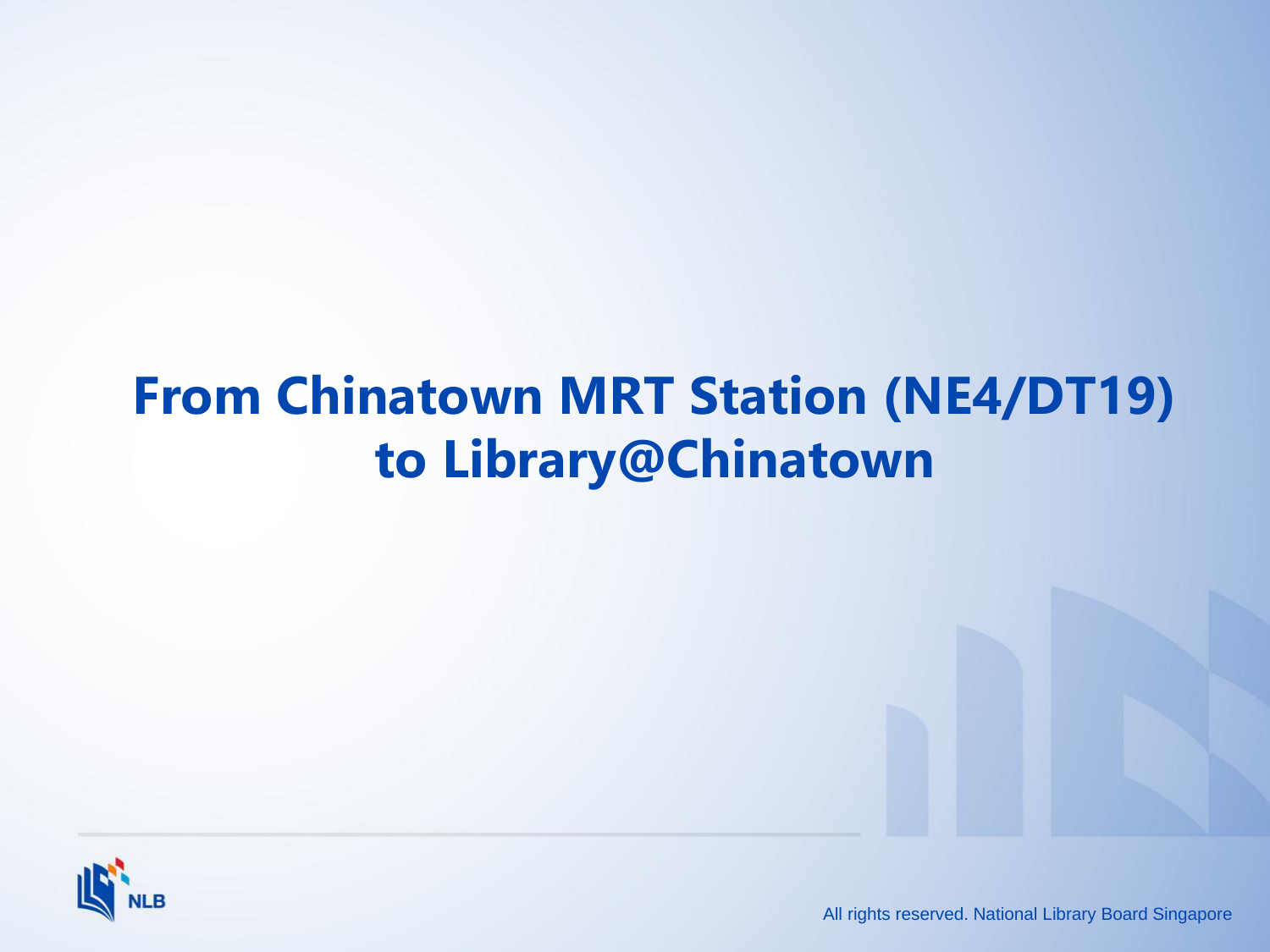

1. Go straight towards exit F (This is the only way as motorised wheelchairs are not allowed up the MRT mall entrance during Covid)



3. Take the elevator to street level



2. Proceed straight, then turn left



4. Proceed down the slope

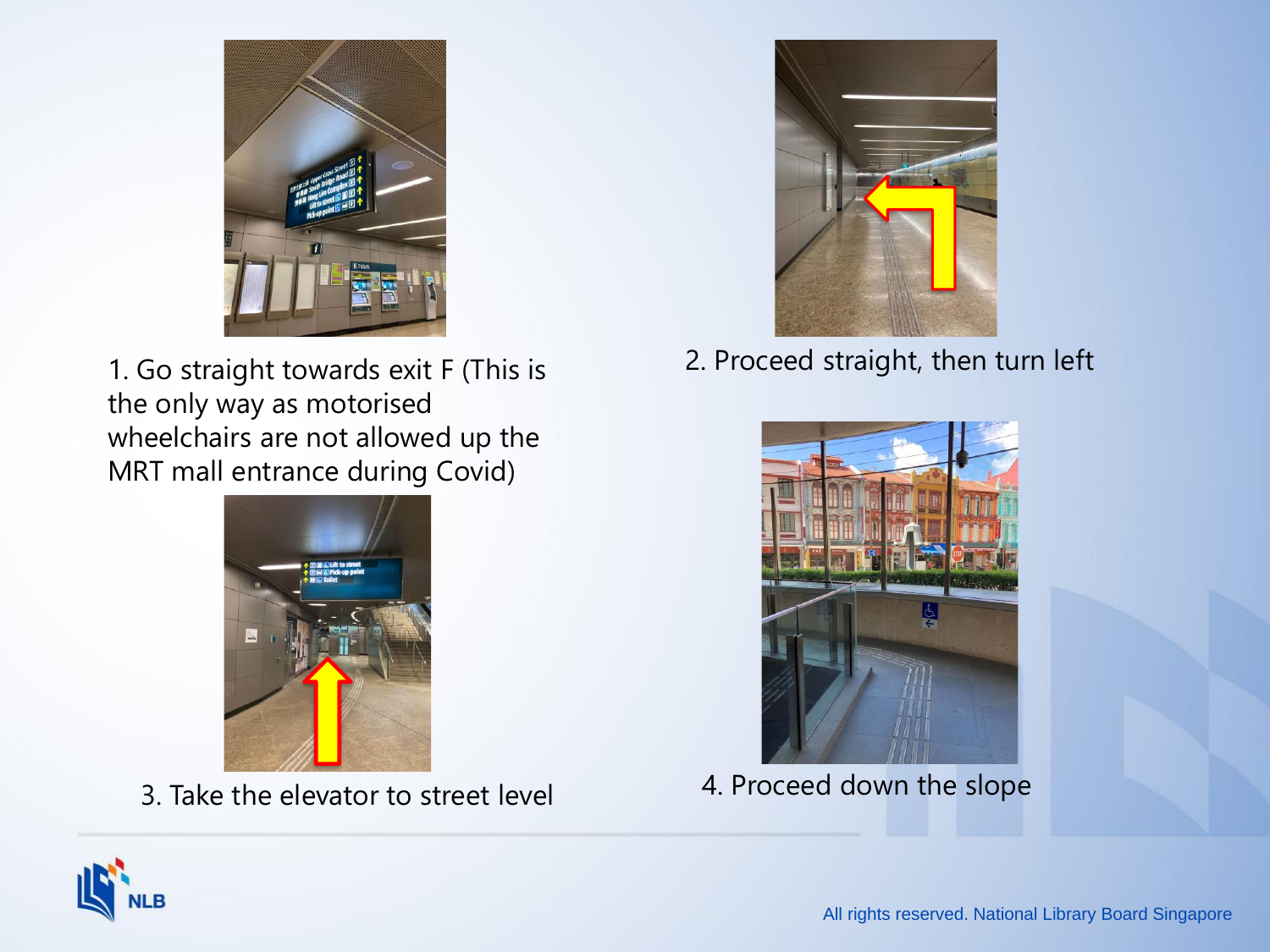

5. Turn left after the ramp



7. Cross the zebra crossing and go straight



6. Go straight and turn left towards the zebra crossing



8. Continue to go straight along Upper Cross Street road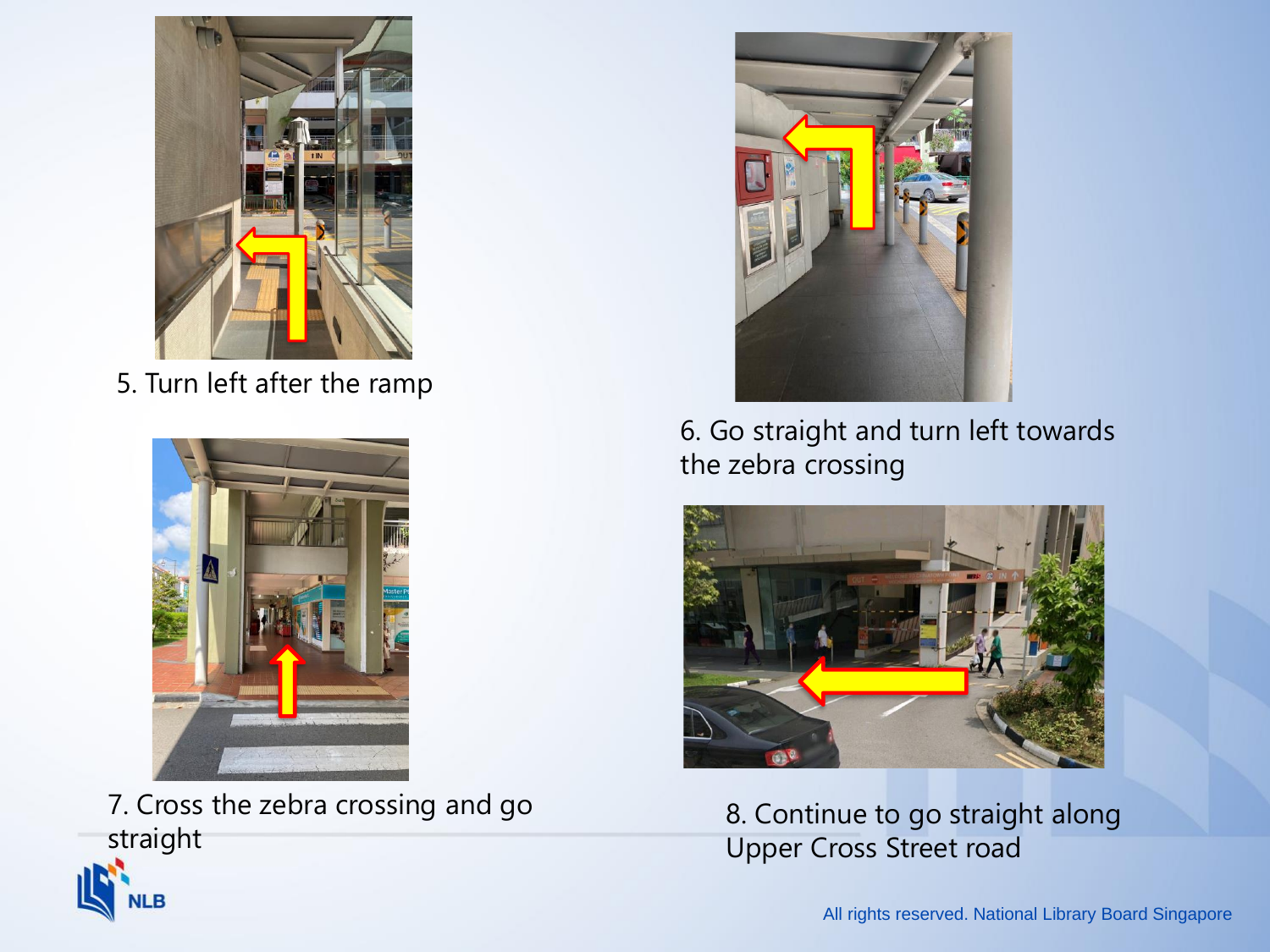

9. Go straight and turn right towards the main entrance of Chinatown Point Mall







10. Proceed towards the ramp



11. Turn right at ramp 12. Turn left after the ramp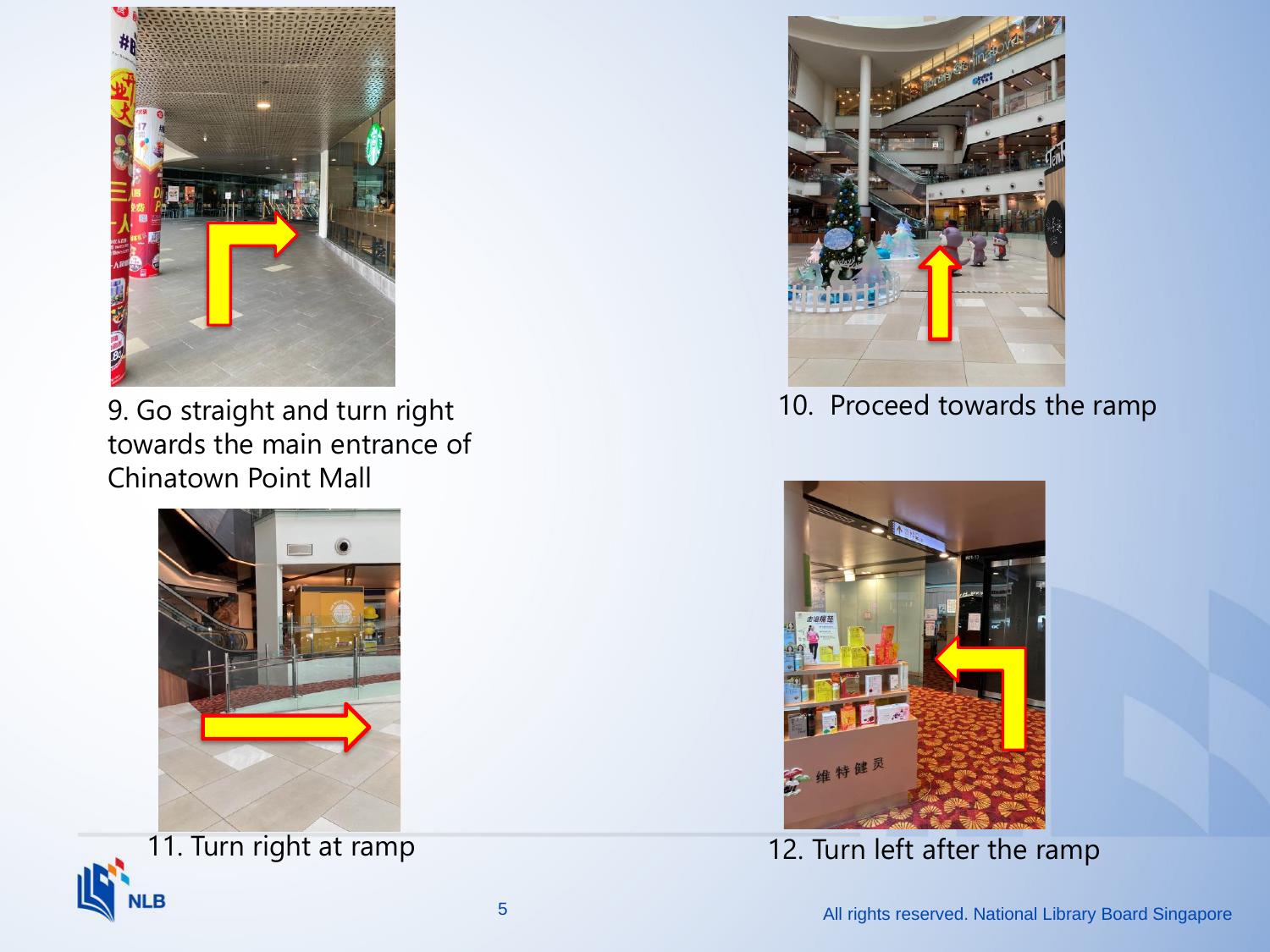

13. Proceed towards the lift lobby at Level 1 14. Alight at Level 3





15. Turn left after alighting and proceed straight up the slope





16. Continue up the slope